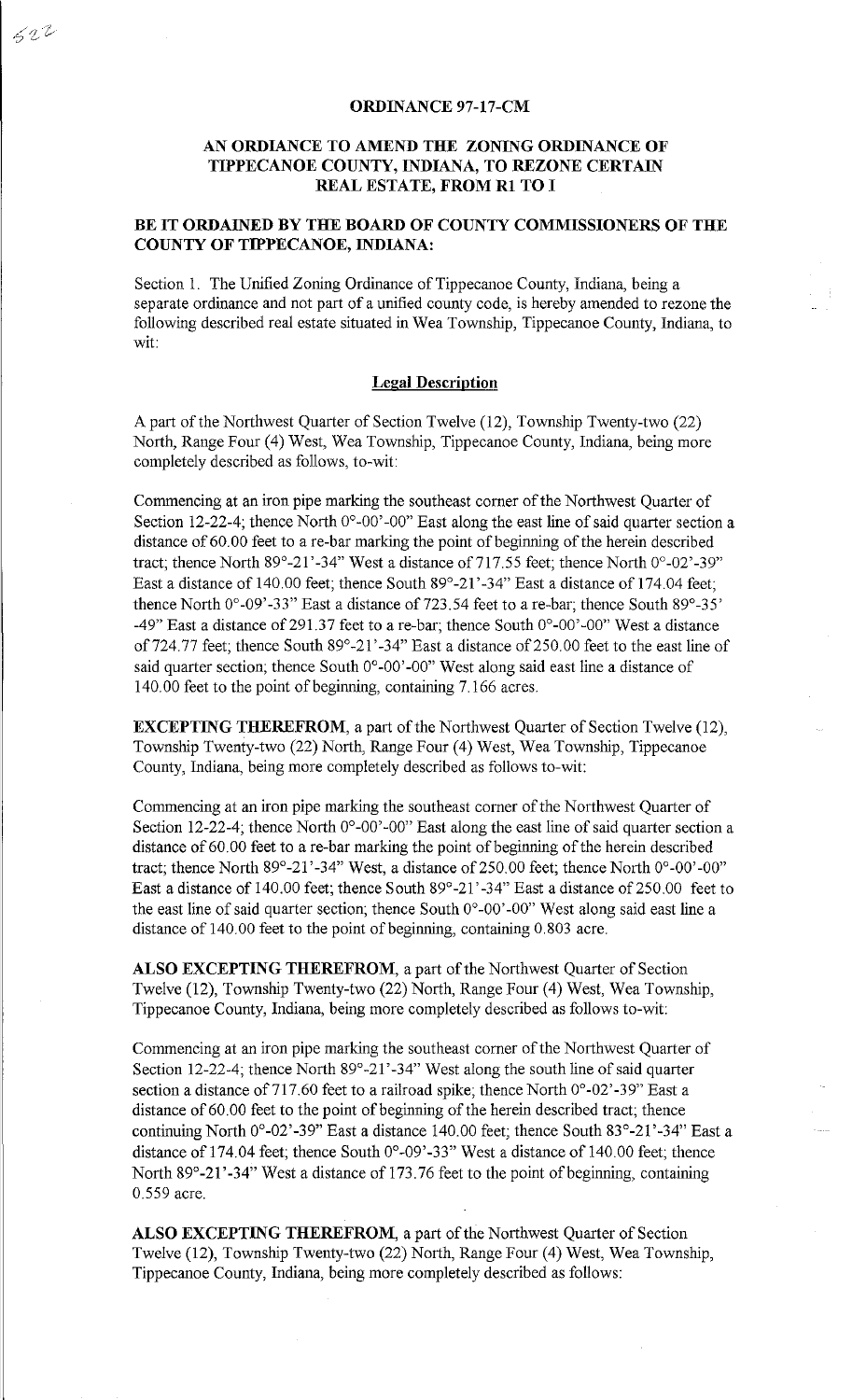Commencing at a  $\frac{3}{4}$  inch pipe which marks the northwest corner of Parcel 3 of Parcelization as recorded in Miscellaneous No. 86 Page 21 on January 10, 1986, in the office of the Recorder of Tippecanoe County; thence South 89 degrees 59 minutes 52 seconds East 374.50 feet along the north line of said Parcel 3 and Parcel 2 of said Parcelization to the **POINT OF BEGINNING** of this description; thence South 89 degrees 59 minutes 52 seconds East 249.61 feet along the north line of said Parcel 2 to the northeast comer of said Parcel 2; thence South 00 degrees 23 minutes 45 seconds East 71.15 feet along the east line of said Parcel 2; thence South 60 degrees 22 minutes 20 seconds West 334.60 feet to the west line of said Parcel 2; thence North 00 degrees 14 minutes 12 seconds West 217.89 feet along said west line; thence North 65 degrees 50 minutes 22 seconds East 45.65 feet to the point of beginning and containing 1.021 acres, more or less.

**ALSO EXCEPTING THEREFROM** a part of the Northwest Quarter of Section Twelve (12), Township Twenty-two (22) North, Range Four (4) West of the Second Principal Meridian, Tippecanoe County, Indiana, described as follows:

Commencing at a  $\frac{3}{4}$  inch pipe which marks the northwest corner of Parcel 3 of Parcelization as recorded in Miscellaneous No. 86 Page 21 on January 10, 1986, in the office of the Recorder of Tippecanoe County; thence South 89 degrees 59 minutes 52 seconds East 332.77 feet along the north line of said Parcel 3 to the northeast corner of Parcel 2 of said Parcelization and being the **POINT OF BEGINNING** of this description; thence South 89 degrees 59 minutes 52 seconds East 41. 73 feet along the north line of said Parcel 2; thence South 65 degrees 50 minutes 22 seconds West 45.65 feet to the west line of said Parcel 2; thence North 00 degrees 14 minutes 12 seconds West 18.69 feet along said west line to the point of beginning and containing 0. 009 acres, more or less.

**ALSO** a part of the northwest quarter of Section 12, Township 22 North, Range 4 West of the Second Principal Meridian in Wea Township, Tippecanoe County, Indiana, being a portion of a tract previously described in Deed Record 86 Page 186 Tippecanoe County Recorder's Office, and more completely described as follows, to wit: Commencing at an iron pipe marking the southeast comer of the Northwest Quarter of Section 12, Township 22 North, Range 4 West; thence north 89 degrees 21 minutes 34 seconds west along the south line of said quarter section a distance of 250 feet to a railroad spike for the Point of Beginning of the herein described tract; thence north 89 degrees 21 minutes 34 seconds west continuing along the south line of said quarter section a distance of 293 feet 95 hundredths to a railroad spike for the southwest comer of the tract herein described; thence North 0 degrees 09 minutes 34 seconds east a distance of 60 feet; thence south 89 degrees 21 minutes 34 seconds east parallel with the south line of said quarter section and along the south line of a tract described in document number 91-02727 recorded in said recorder's office a distance of 293 feet 78 hundredths; thence south 00 degrees 00 minutes 00 seconds west a distance of 60 feet 00 hundredths to the Point of Beginning containing 0.405 acres (17631.0 square fee).

Section 2. The real estate described above should be and the same is hereby rezoned from Rl to I.

Section 3. This ordinance shall be n full force and effect from and after its passage.

Adopted and passed by the Board of Commissioners of Tippecanoe County, Indiana, this  $5<sup>th</sup>$  day of June, 1997.